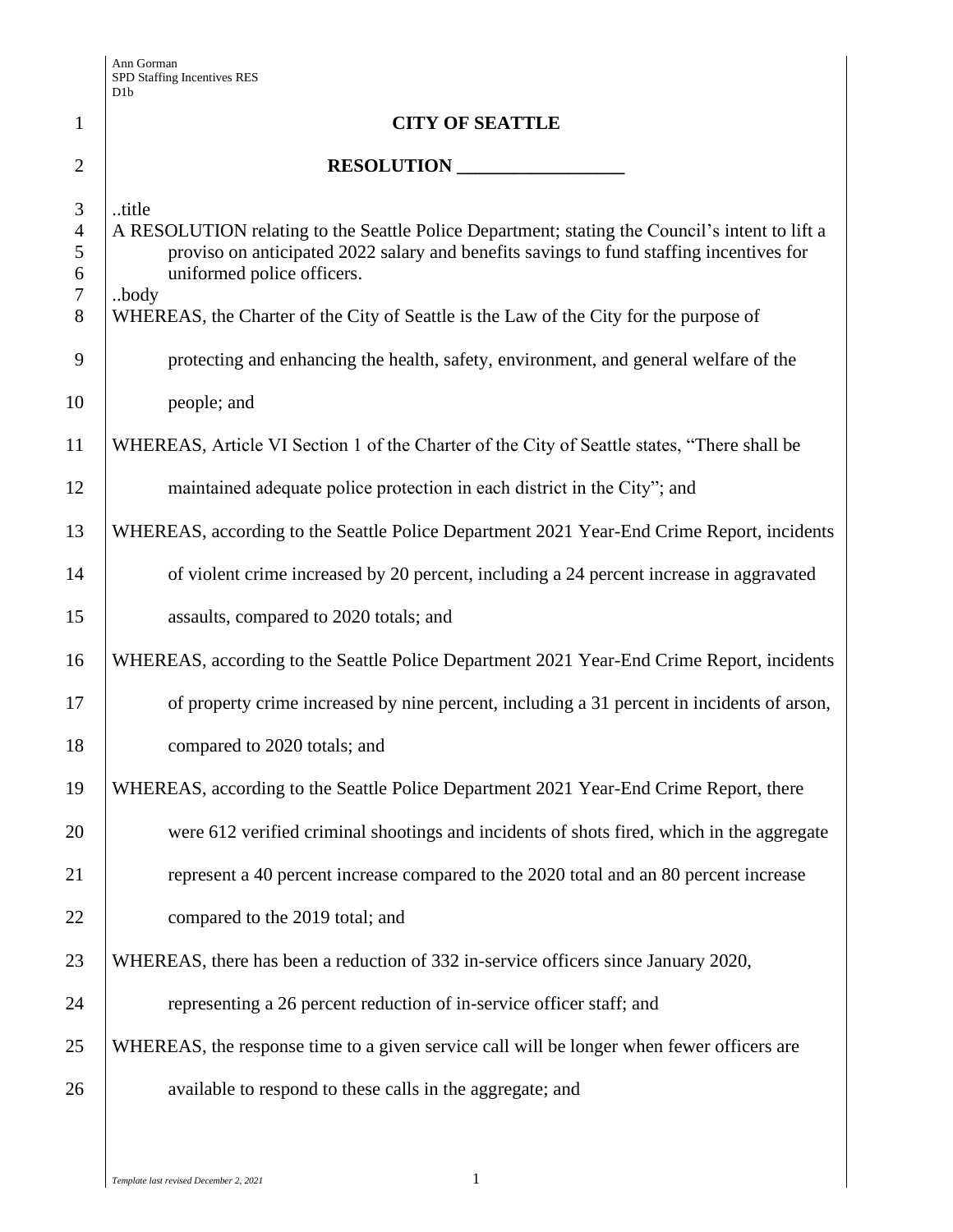| $\mathbf{1}$   | WHEREAS, the current median response time to Priority 1 9-1-1 calls is 7.5 minutes, the current |
|----------------|-------------------------------------------------------------------------------------------------|
| $\overline{2}$ | median response time to Priority 2 9-1-1 calls is 23.8 minutes, and currently officers are      |
| 3              | not dispatched to Priority 3 and Priority 4 9-1-1 calls; and                                    |
| $\overline{4}$ | WHEREAS, since the summer of 2021, non-patrol officers, including investigators, have been      |
| 5              | redeployed to 9-1-1 response, diminishing the Seattle Police Department's ability to            |
| 6              | prevent and investigate crime; and                                                              |
| 7              | WHEREAS, despite this redeployment, the Seattle Police Department needs to augment per-         |
| 8              | watch staffing 90 percent of the time to meet its established minimum staffing standards;       |
| 9              | and                                                                                             |
| 10             | WHEREAS, in 2021 the Seattle Police Department hired 81 officers and 171 officers separated     |
| 11             | from service due to retirement or resignation, resulting in a net loss of 90 officers; and      |
| 12             | WHEREAS, at the end of 2021 the Seattle Police Department employed 958 in-service officers,     |
| 13             | down from 1,290 in January 2020, with the greatest quarterly decline in force having            |
| 14             | occurred in the last quarter of 2020, reflecting a reduction of 114 officers between            |
| 15             | September and December; and                                                                     |
| 16             | WHEREAS, 2022 Council Budget Action SPD-003-B-001 imposed a proviso restricting the             |
| 17             | Seattle Police Department's use of anticipated 2022 salary and benefits savings unless          |
| 18             | authorized by a future ordinance; and                                                           |
| 19             | WHEREAS, the Seattle Police Department has seen an increase in competition for qualified        |
| 20             | applicants for the position of police officer due, in part, to regional and national hiring     |
| 21             | incentives at law enforcement agencies; and                                                     |
| 22             | WHEREAS, current labor shortages constrain the ability of municipalities across the Puget       |
| 23             | Sound region to hire needed officers; and                                                       |
|                |                                                                                                 |